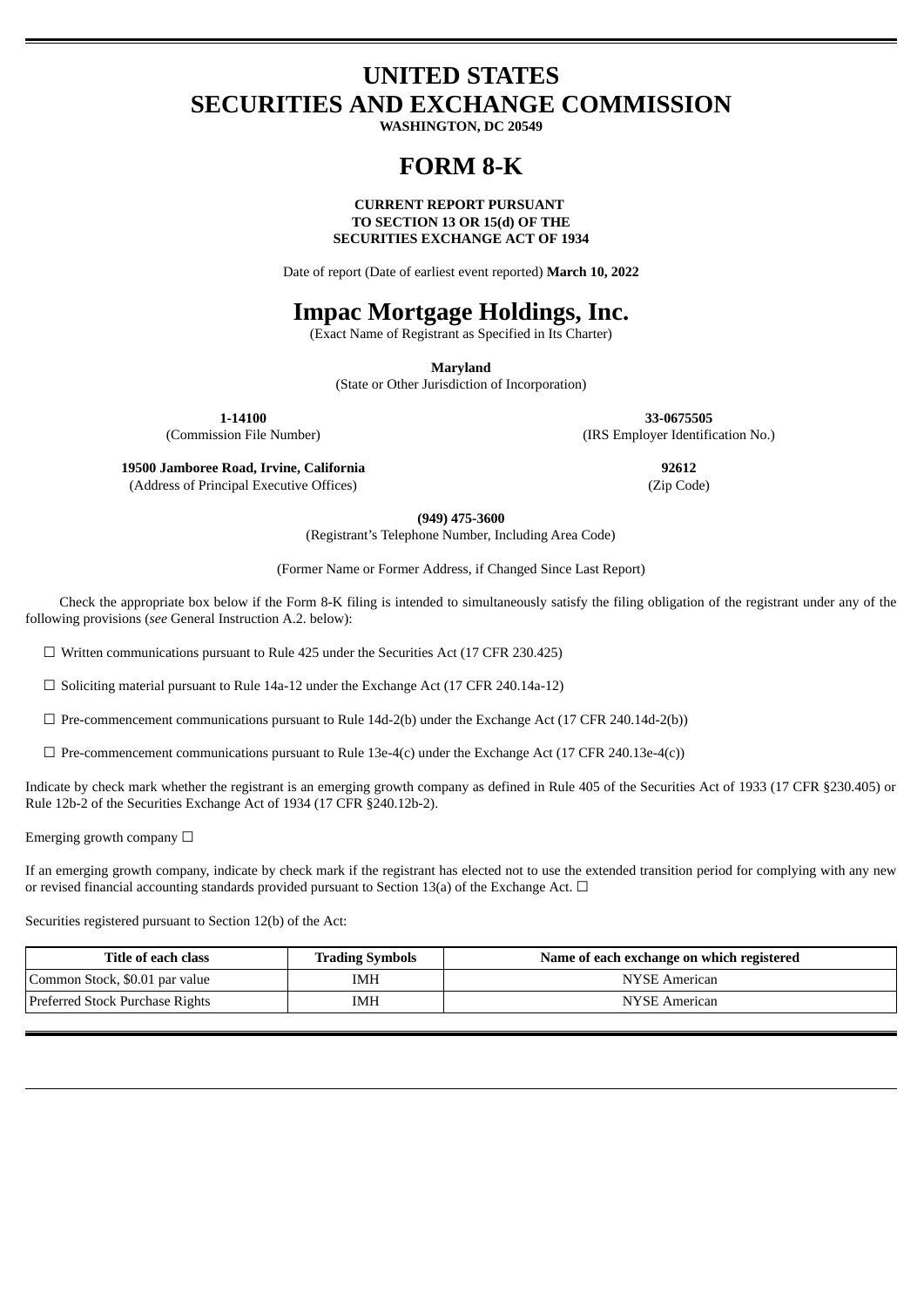## **Item 2.02 Results of Operations and Financial Condition.**

On March 10, 2022, Impac Mortgage Holdings, Inc. issued a press release announcing certain financial results for the period ended December 31, 2021. A copy of the press release is attached hereto as Exhibit 99.1 and the information therein is incorporated herein by reference.

The information contained in this Item 2.02 and in the accompanying Exhibit 99.1 shall not be deemed filed for purposes of Section 18 of the Securities Exchange Act of 1934, as amended (the "Exchange Act"), or incorporated by reference in any filing under the Exchange Act or the Securities Act of 1933, as amended (the "Securities Act"), except as shall be expressly set forth by specific reference in such filing.

#### **Item 7.01 Regulation FD Disclosure.**

The information under Item 2.02, above, is incorporated herein by reference.

The information reported under Items 2.02 and 7.01 in this Current Report on Form 8-K, including Exhibit 99.1 attached hereto, shall not be deemed filed for purposes of Section 18 of the Exchange Act or otherwise subject to the liabilities of that section, nor shall it be deemed incorporated by reference in any filing under the Securities Act or the Exchange Act, regardless of any general incorporation language in such filing.

## **Item 9.01 Financial Statements and Exhibits.**

(d) Exhibits

| <b>Exhibit</b> |                                                                             |
|----------------|-----------------------------------------------------------------------------|
| <b>Number</b>  | <b>Description</b>                                                          |
| 99.1           | Press Release dated March 10, 2022.                                         |
| 104            | Cover Page Interactive Data File (embedded within the Inline XBRL document) |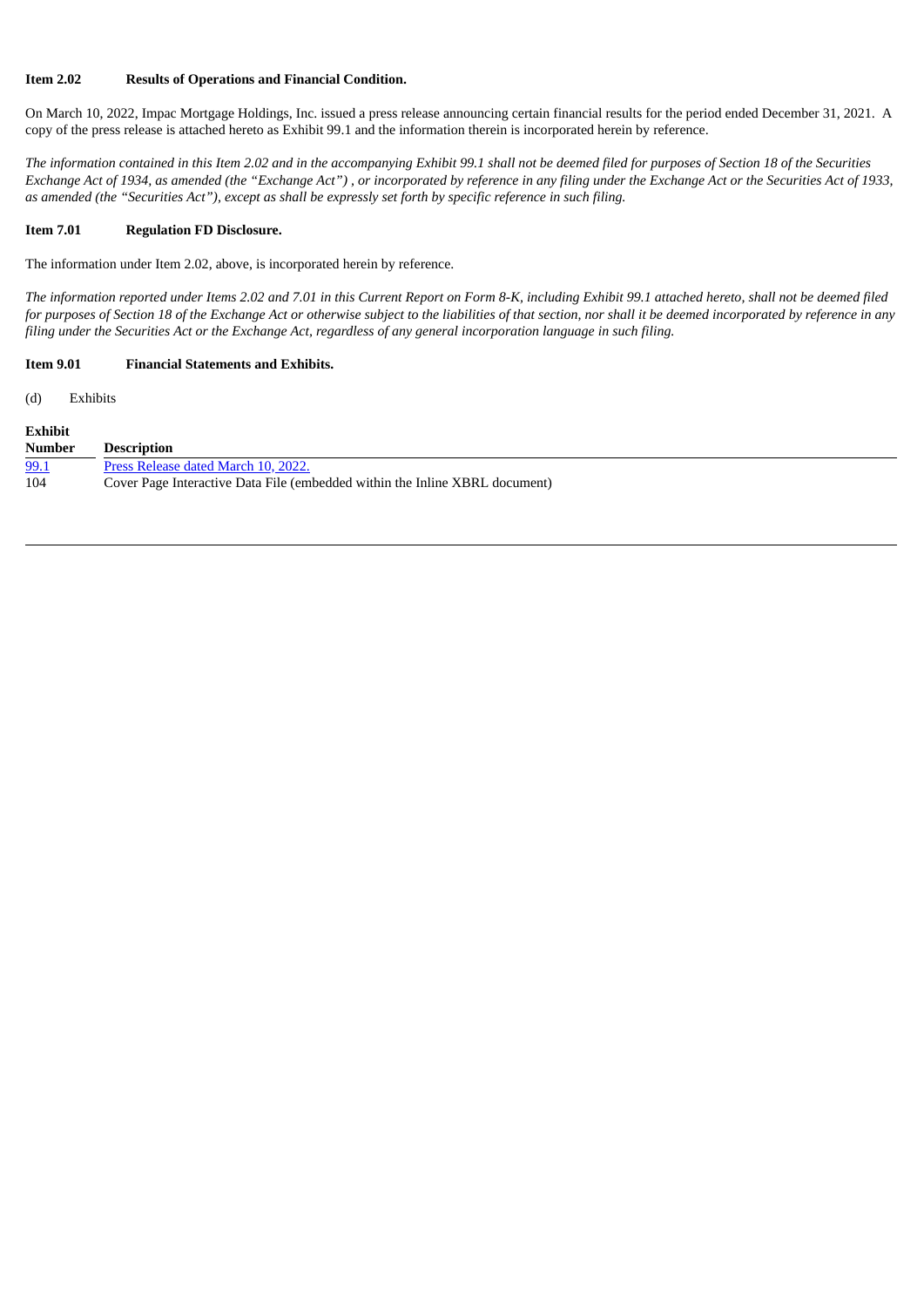## **SIGNATURES**

Pursuant to the requirements of the Securities Exchange Act of 1934, the registrant has duly caused this report to be signed on its behalf by the undersigned hereunto duly authorized.

## **IMPAC MORTGAGE HOLDINGS, INC.**

Date: March 11, 2022

By: /s/ Joseph Joffrion

Name: Joseph Joffrion Title: General Counsel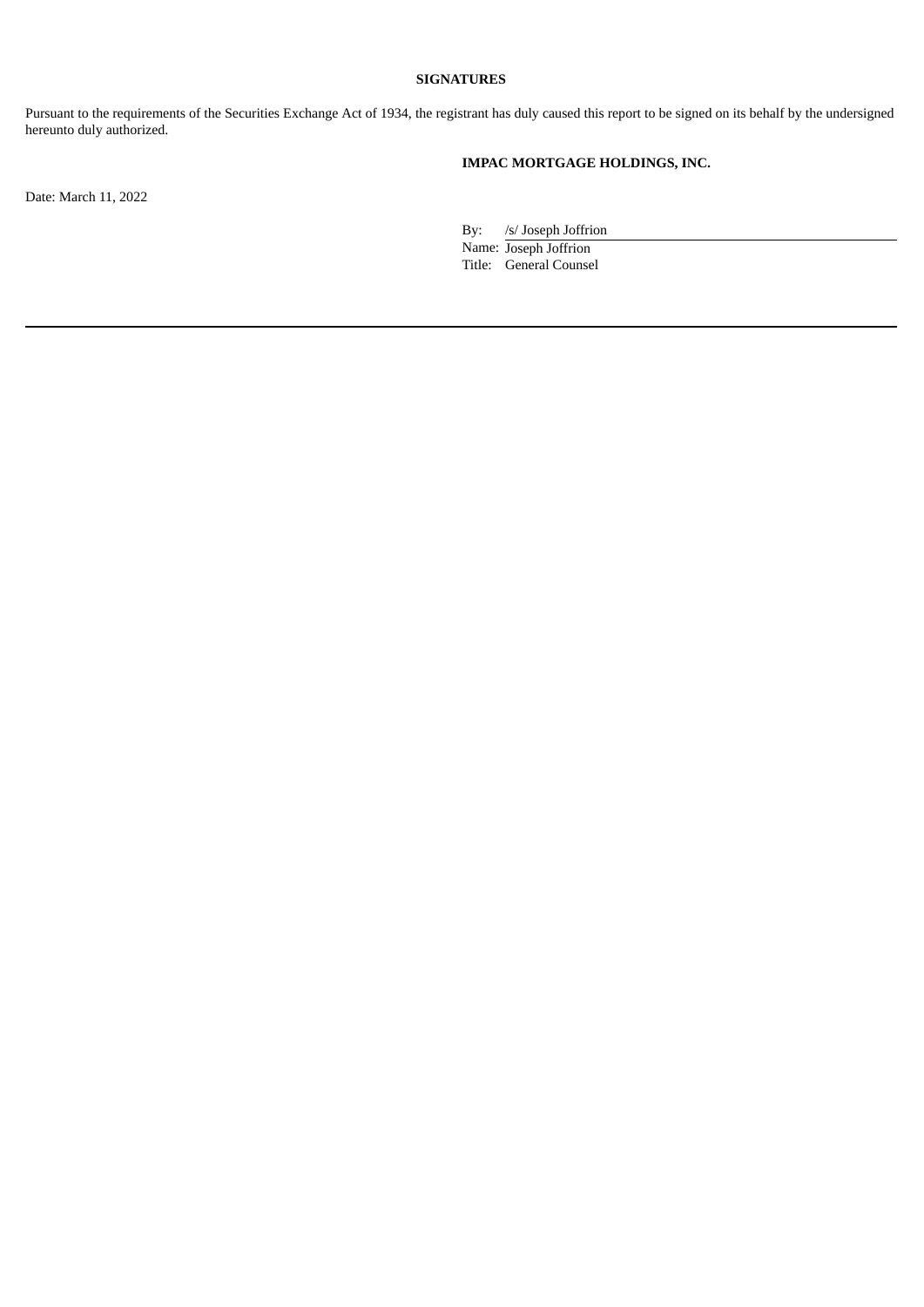<span id="page-3-0"></span>

## **Impac Mortgage Holdings, Inc. Announces Year End 2021 Results**

Irvine, CA, March 10, 2022 -- Impac Mortgage Holdings, Inc. (NYSE American: IMH) (the "Company") announces its financial results for the quarter and year ended December 31, 2021.

For the fourth quarter of 2021, the Company reported net earnings of \$3.6 million, or \$0.15 per diluted common share, and core earnings (loss) of \$(5.0) million, or \$(0.23) per diluted common share, as compared to a net (loss) of \$(2.2) million, or \$(0.10) per diluted common share, and core earnings of \$3.3 million, or \$0.16 per diluted common share, for the fourth quarter of 2020.

For the year ended December 31, 2021, the Company reported a net (loss) of \$(3.9) million, or \$(0.22) per diluted common share, and core earnings (loss) of \$(12.4) million, or \$(0.58) per diluted common share, as compared to a net (loss) of \$(88.2) million, or \$(4.15) per diluted common share, and core earnings (loss) of \$(58.7) million, or \$(2.76) per diluted common share, for the year ended December 31, 2020.

Core earnings (loss) is not considered an accounting principle generally accepted in the United States of America ("non-GAAP"). Core earnings (loss) is a financial measurement calculated by adjusting GAAP earnings before tax to exclude certain non-cash items, such as fair value adjustments and mark-tomarket of mortgage servicing rights (MSRs), and legacy non-recurring expenses. The Company believes core earnings (loss) more accurately reflects the Company's current business operations of mortgage originations. Core earnings (loss) adjusts GAAP operating income by excluding non-cash items that fluctuate due to market rates, inputs or assumptions rather than management's determination of fundamental operating income (loss) that reflects the Company's current business operations. See the discussion and reconciliation of non-GAAP core earnings (loss) further below under "Non-GAAP Financial Measures."

| <b>Results of Operations</b>                            |                      |          |    | <b>For the Three Months Ended</b> | <b>For the Year Ended</b> |                      |           |    |                      |  |  |
|---------------------------------------------------------|----------------------|----------|----|-----------------------------------|---------------------------|----------------------|-----------|----|----------------------|--|--|
| (in thousands, except share data)<br>(unaudited)        | December 31,<br>2021 |          |    | September 30,<br>2021             | December 31,<br>2020      | December 31,<br>2021 |           |    | December 31,<br>2020 |  |  |
| <b>Revenues:</b>                                        |                      |          |    |                                   |                           |                      |           |    |                      |  |  |
| Gain on sale of loans, net                              | \$                   | 14,861   | \$ | 19,608                            | \$<br>21,455              | \$                   | 65,294    | \$ | 14,004               |  |  |
| Servicing (expense) fees, net                           |                      | (39)     |    | (124)                             | (131)                     |                      | (432)     |    | 3,603                |  |  |
| (Loss) gain on mortgage servicing rights, net           |                      | (68)     |    | 101                               | (1,624)                   |                      | 34        |    | (28,509)             |  |  |
| Real estate services fees, net                          |                      | 212      |    | 244                               | 294                       |                      | 1,144     |    | 1,312                |  |  |
| Other                                                   |                      | (29)     |    | (11)                              | 3                         |                      | 279       |    | 1,498                |  |  |
| Total revenues, net                                     |                      | 14,937   |    | 19,818                            | 19,997                    |                      | 66,319    |    | (8,092)              |  |  |
| <b>Expenses:</b>                                        |                      |          |    |                                   |                           |                      |           |    |                      |  |  |
| Personnel expense                                       |                      | 13,204   |    | 12,685                            | 13,255                    |                      | 52,778    |    | 52,880               |  |  |
| <b>Business promotion</b>                               |                      | 2,249    |    | 2,185                             | 552                       |                      | 7,395     |    | 3,859                |  |  |
| General, administrative and other                       |                      | 5,040    |    | 4,927                             | 6,116                     |                      | 21,031    |    | 24,534               |  |  |
| Total expenses                                          |                      | 20,493   |    | 19,797                            | 19,923                    |                      | 81,204    |    | 81,273               |  |  |
| <b>Operating (loss) earnings:</b>                       |                      | (5, 556) |    | 21                                | 74                        |                      | (14, 885) |    | (89, 365)            |  |  |
| Other income (expense):                                 |                      |          |    |                                   |                           |                      |           |    |                      |  |  |
| Net interest income                                     |                      | 403      |    | 777                               | 708                       |                      | 2,398     |    | 5,137                |  |  |
| Change in fair value of long-term debt                  |                      | 1,459    |    | (1, 803)                          | (1,802)                   |                      | 2,098     |    | 1,899                |  |  |
| Change in fair value of net trust assets                |                      | 7,284    |    | 3,112                             | (1,092)                   |                      | 6,582     |    | (5,688)              |  |  |
| Total other income (expense)                            |                      | 9,146    |    | 2,086                             | (2, 186)                  |                      | 11,078    |    | 1,348                |  |  |
| Earnings (loss) before income taxes                     |                      | 3,590    |    | 2,107                             | (2, 112)                  |                      | (3,807)   |    | (88, 017)            |  |  |
| Income tax expense                                      |                      | 8        |    | 21                                | 78                        |                      | 71        |    | 133                  |  |  |
| Net earnings (loss)                                     | \$                   | 3,582    | \$ | 2,086                             | \$<br>(2, 190)            | \$                   | (3,878)   | \$ | (88, 150)            |  |  |
| Other comprehensive earnings (loss):                    |                      |          |    |                                   |                           |                      |           |    |                      |  |  |
| Change in fair value of instrument specific credit risk |                      | (1, 148) |    | 631                               | 505                       |                      | (2,722)   |    | (20)                 |  |  |
| Total comprehensive earnings (loss)                     | \$                   | 2,434    | \$ | 2,717                             | \$<br>(1,685)             | \$                   | (6,600)   | \$ | (88, 170)            |  |  |
| Diluted weighted average common shares                  |                      | 21,359   |    | 21,345                            | 21,255                    |                      | 21,332    |    | 21,251               |  |  |
| Diluted earnings (loss) per share                       | \$                   | 0.15     | \$ | 0.08                              | \$<br>(0.10)              | \$                   | (0.22)    | \$ | (4.15)               |  |  |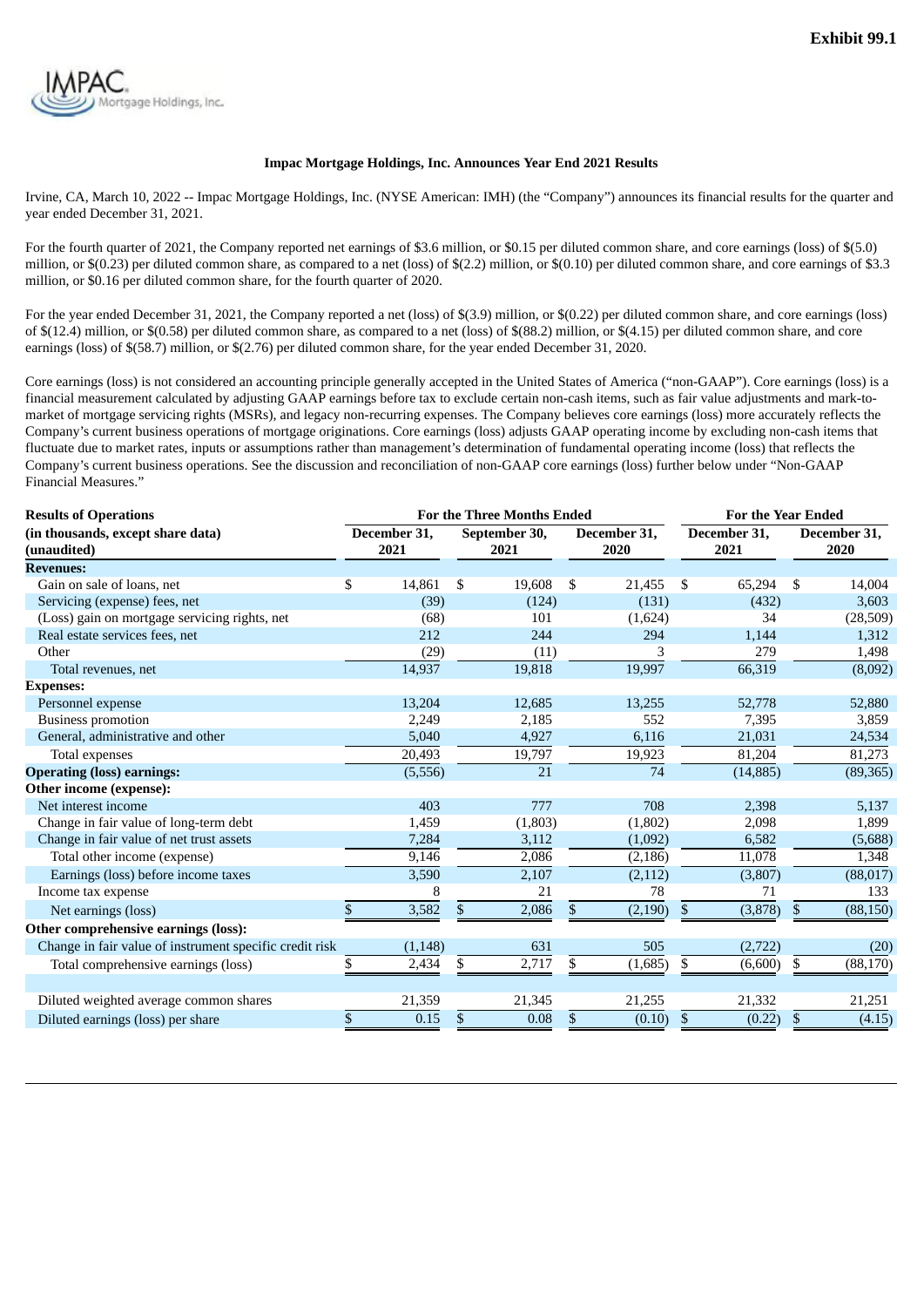Net (loss) for the year ended December 31, 2021 decreased to \$(3.9) million as compared to \$(88.2) million for the year ended December 31, 2020. The year over year decrease in net loss was primarily due to a \$51.3 million increase in gain on sale of loans, net, a \$28.5 million decrease in loss on sale of mortgage servicing rights, net, as well as a \$9.7 million increase in other income. The increase in gain on sale of loans, net for 2021 was due to origination volumes increasing to \$2.9 billion, with margins of 225 basis points (bps), as compared to \$2.7 billion in originations in 2020, with margins of approximately 51 bps. Margins increased year over year primarily due to the temporary suspension of lending in 2020, as well as an increase in NonQM production. The decrease in loss on sale of mortgage servicing rights, net was due to a \$28.5 million reduction as a result of the sale of \$4.2 billion in unpaid principal balance (UPB) of Freddie Mac and GNMA MSRs in the second and third quarters of 2020 resulting in losses of \$6.5 million, as well as losses of \$22.0 million resulting from changes in fair value of MSRs as a result of prepayments and prepayment assumptions during 2020. Additionally, other income increased \$9.7 million year over year primarily due to a decrease in residual discount rates on the long-term mortgage portfolio.

Total expenses decreased slightly to \$81.2 million for the year ended December 31, 2021 compared to \$81.3 million for the comparable period 2020. Personnel expense decreased \$102 thousand to \$52.8 million for the year ended December 31, 2021 as compared to the same period in 2020. We continue to expand our NonQM platform as well as balance the industry wide escalation in cost of production and operational talent as we manage our headcount, pipeline and capacity to balance the risks inherent in an aggregation execution model. As a result, average headcount increased 1% for the year ended December 31, 2021 as compared to the same period in 2020. Personnel expense decreased to 182 bps of fundings during the year ended December 31, 2021 as compared to 193 bps for the comparable 2020 period.

Business promotion increased \$3.5 million to \$7.4 million for the year ended December 31, 2021 compared to \$3.9 million for the comparable period in 2020. Business promotion had remained low as a result of the interest rate environment which required significantly less business promotion to source leads. Beginning in second quarter of 2021, we began to increase our marketing expenditures in an effort to target NonQM production in the retail channel, continue to expand production outside of California and maintain our lead volume as competition increased. Although we continue to source leads through digital campaigns, which allows for a more cost effective approach, the competitiveness within the California market has driven up advertising costs.

General, administrative and other expenses decreased to \$21.0 million for the year ended December 31, 2021 compared to \$24.5 million for the same period in 2020. The decrease in general, administrative and other expenses was primarily due to a \$1.4 million decrease in premiums associated with the corporate-owned life insurance trusts liability, a \$1.0 million decrease in other various general and administrative expenses, an \$889 thousand decrease in legal and professional fees, a \$724 thousand decrease in occupancy expense partially due to right of use (ROU) asset impairment during the first quarter of 2020 and a reduction in occupancy expense associated with the vacated space. Partially offsetting these decreases in general, administrative and other expenses was a \$499 thousand increase in insurance expense.

## **Origination Data**

(in millions)

| <b>Total Originations</b> |    | Q4 2021 |               | Q3 2021 | $\%$      | Q4 2020 | %      |
|---------------------------|----|---------|---------------|---------|-----------|---------|--------|
| Retail                    | \$ | 497.3   | \$.           | 533.7   | $-7\%$ \$ | 753.3   | $-34%$ |
| Wholesale                 | \$ | 262.1   | S             | 148.9   | 76% \$    | 56.7    | 362%   |
| <b>Total Originations</b> | \$ | 759.4   | \$            | 682.6   | $11\%$ \$ | 810.0   | $-6%$  |
| <b>Total Originations</b> |    | YE 2021 |               | YE 2020 | $\%$      |         |        |
| Retail                    |    | 2,318.3 | <sup>\$</sup> | 2,477.5 | $-6\%$    |         |        |
| Wholesale                 | \$ | 585.1   | <b>S</b>      | 215.0   | 172%      |         |        |
| Correspondent             |    | ۰.      | <sup>\$</sup> | 54.4    | $-100%$   |         |        |
| <b>Total Originations</b> | \$ | 2,903.4 | - \$          | 2,746.9 | 6%        |         |        |
| <b>NonQM Originations</b> |    | Q4 2021 |               | Q3 2021 | %         |         |        |
| Retail                    |    | 129.1   | \$.           | 53.5    | 141%      |         |        |
| Wholesale                 | ¢  | 253.0   | - \$          | 132.7   | 91%       |         |        |
| <b>NonQM Originations</b> | ъ  | 382.1   | 186.2<br>- \$ |         | 105%      |         |        |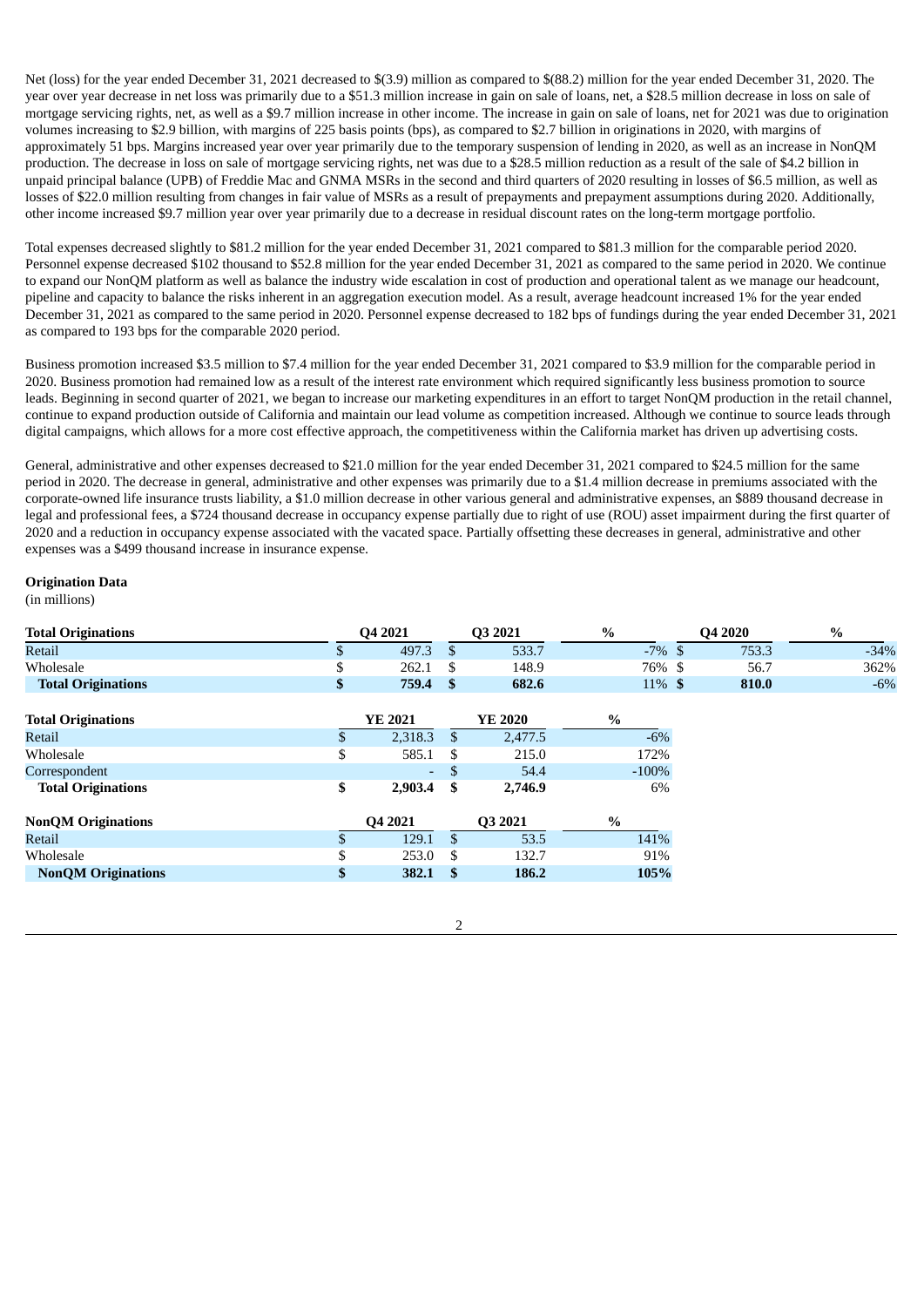During the year ended 2021, total originations increased 6% to \$2.9 billion as compared to \$2.7 billion in 2020. Retail originations represented the largest channel of originations with 80%, or \$2.3 billion, of total originations in 2021, which was down from 90% of total originations, or \$2.5 billion, in 2020. The reduction in retail originations was due to our pivot, during the first quarter of 2021 to shift our focus on NonQM originations in both our retail and third-party originator (TPO) channels. For the fourth quarter of 2021, our total originations decreased to \$759.4 million, a 6% decrease, as compared to \$810.0 million for the fourth quarter of 2020. The increase in total originations in 2021 as compared to 2020, was the result of our temporary suspension of lending activities during 2020 due to uncertainty caused by the COVID-19 pandemic. We continue to manage our headcount, pipeline and capacity to balance the risks inherent in an aggregation execution model.

We re-engaged lending in the NonQM market during the fourth quarter of 2020, and have continued throughout 2021 rebuilding our TPO NonQM origination team in anticipation of increasing mortgage interest rates and declining conventional margins. With the increase in mortgage interest rates and margin compression seen in conventional originations in the first quarter of 2021, we accelerated our pivot to NonQM in both our TPO and Retail channels. During the year ended December 31, 2021, NonQM originations increased to \$683.6 million, or 24% of total originations, as compared to \$264.0 million, or 10% of total originations, for the year ended December 31, 2020.

During the three months ended December 31, 2021, NonQM originations increased to \$382.1 million, as compared to \$186.2 million for the three months ended September 30, 2021. In the fourth quarter of 2021, our NonQM originations exceeded conventional originations for the first time since the first quarter of 2019. We expect this trend to continue for the foreseeable future.

In 2021, our NonQM originations had a weighted average Fair Isaac Company credit score (FICO) of 747 and a weighted average LTV ratio of 65%. In 2020, our NonQM originations had a weighted average FICO of 730 and a weighted average LTV ratio of 68%. In 2021, the retail channel accounted for 28% of NonQM originations while the TPO channels accounted for 72% of NonQM production. In 2020, the retail channel accounted for 22% of NonQM originations while the TPO channels accounted for 78% of NonQM production.

We believe the quality, consistency and performance of our NonQM originations has been demonstrated through the previous issuance of 21 securitizations since 2018, whereby our originations were represented as the largest originator in over half of the deals and represented no less than the third largest originator in the other deals. Four of the 21 securitizations were 100% backed by Impac NonQM collateral with the senior tranches receiving AAA ratings.

At December 31 2021, the mortgage servicing portfolio increased to \$71.8 million as compared to \$30.5 million at December 31, 2020. We continue to sell whole loans on a servicing released basis to investors and selectively retain GNMA mortgage servicing.

The servicing portfolio incurred net servicing expense of \$(0.4) thousand for the year ended December 31, 2021, as compared to net servicing fees of \$3.6 million for the year ended December 31, 2020, as a result of the previous servicing sales in the second and third quarters of 2020 as well as portfolio runoff caused by the decrease in mortgage interest rates. Despite the increase in UPB of the servicing portfolio during 2021, we continue to recognize a servicing expense related to interim subservicing and other servicing costs due to the small UPB of our servicing portfolio.

3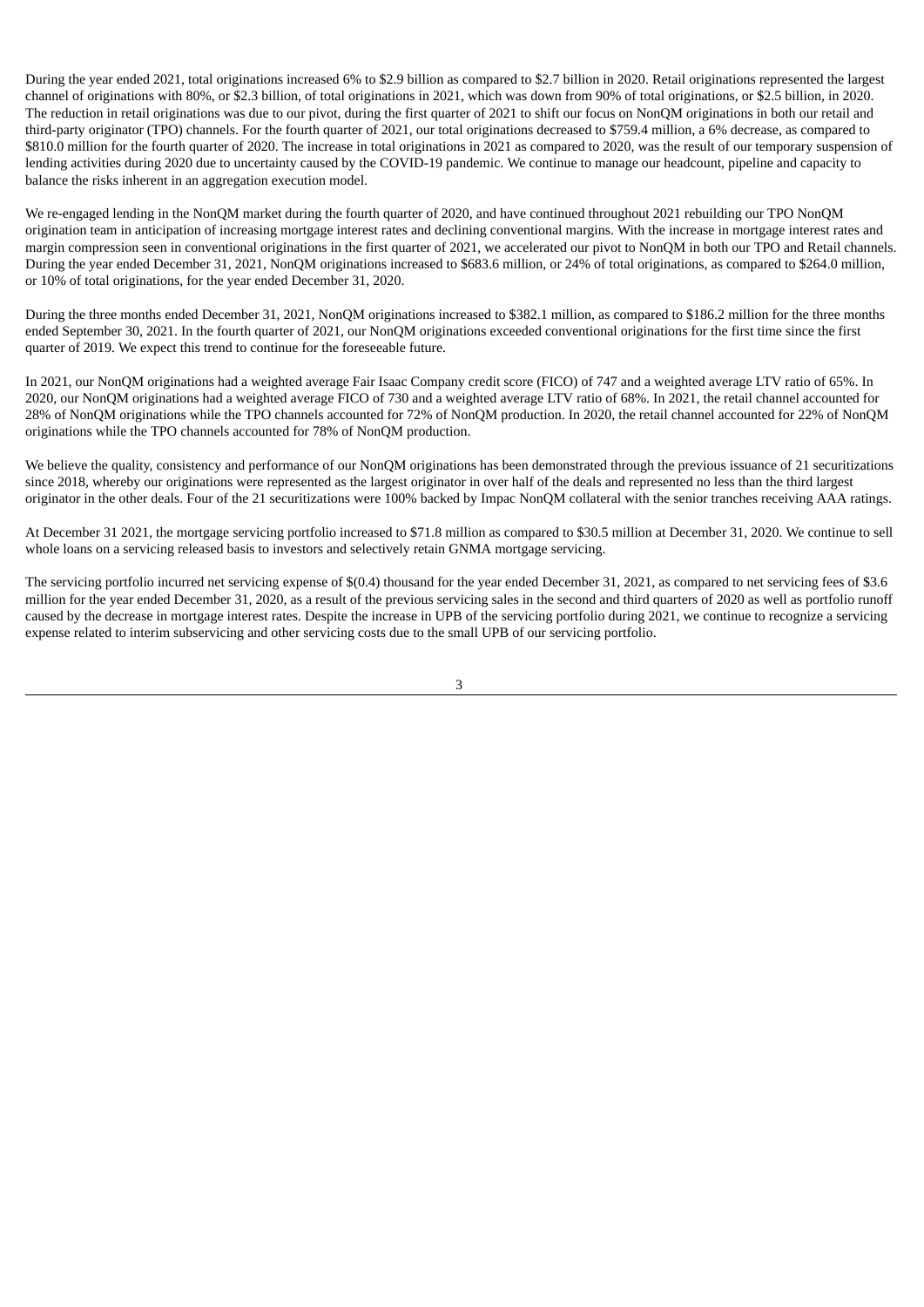At December 31, 2021, cash decreased to \$29.6 million from \$54.2 million at December 31, 2020. Cash balances decreased primarily due to payment of operating expenses as well as an increase in warehouse line haircuts as a result of an increase in warehouse borrowings.

| <b>Summary Balance Sheet</b>                  |    | December 31, |     | December 31, |  |
|-----------------------------------------------|----|--------------|-----|--------------|--|
| (in thousands, except per share data)         |    | 2021         |     | 2020         |  |
| <b>ASSETS</b>                                 |    |              |     |              |  |
| Cash                                          | \$ | 29,555       | -S  | 54,150       |  |
| Mortgage loans held-for-sale                  |    | 308,477      |     | 164,422      |  |
| Mortgage servicing rights                     |    | 749          |     | 339          |  |
| Securitized mortgage trust assets             |    | 1,642,730    |     | 2,103,269    |  |
| Other assets                                  |    | 41,260       |     | 47,126       |  |
| <b>Total assets</b>                           | \$ | 2,022,771    | \$  | 2,369,306    |  |
|                                               |    |              |     |              |  |
| <b>LIABILITIES &amp; STOCKHOLDERS' EQUITY</b> |    |              |     |              |  |
| Warehouse borrowings                          | \$ | 285,539      | \$  | 151,932      |  |
| <b>Debt</b>                                   |    | 66,536       |     | 64,413       |  |
| Securitized mortgage trust liabilities        |    | 1,614,862    |     | 2,086,557    |  |
| Other liabilities                             |    | 45,898       |     | 50,753       |  |
| <b>Total liabilities</b>                      |    | 2,012,835    |     | 2,353,655    |  |
| <b>Total equity</b>                           |    | 9,936        |     | 15,651       |  |
| Total liabilities and stockholders' equity    | \$ | 2,022,771    | \$. | 2,369,306    |  |
|                                               |    |              |     |              |  |
| <b>Book value per share</b>                   | \$ | 0.47         | \$  | 0.74         |  |

As previously disclosed by the Company in connection with the Timm, et al v Impac Mortgage Holdings, Inc. litigation, the Company conducted a special meeting of Preferred B shareholders in order to allow the Preferred B shareholders to elect 2 new directors to the Company's Board pursuant to the Circuit Court's order. The special meeting was held on three separate dates. Because a quorum of Preferred B shareholders was never reached, the Preferred B shareholders have not yet elected any directors. The remaining outstanding items still to be finalized in the litigation, including the payment of three quarters of dividends on the Preferred B stock under the 2004 Preferred B Articles Supplementary (approximately \$1.2 million, which had been previously accrued for), are being addressed at the Circuit Court by the parties. A hearing was held by the Circuit Court on February 18, 2022, at which time the court heard arguments on a variety of matters, including who the defined class is, as well as who will be the lead class representative and class counsel. Those matters are now under consideration by the judge and we are awaiting his ruling. As of December 31, 2021, we had cumulative undeclared dividends in arrears of approximately \$19.1 million, or approximately \$28.71 per outstanding share of Series B Preferred Stock. Additionally, every quarter the cumulative undeclared dividends in arrears increases by \$0.5859 per Preferred B share, or approximately \$390 thousand dollars.

**Tangible Book value per share** \$ 0.47 \$ 0.74

Mr. George A. Mangiaracina, Chairman and CEO of Impac Mortgage Holdings, Inc., commented, "While we are pleased with the Company's fourth quarter GAAP income of approximately \$4 million, we are disappointed with the delta to the Company's core earnings results. That disappointment is tempered by the Company's resiliency evidenced by our NonQM franchise. Our NonQM originations in the fourth quarter doubled over the third quarter, and positioned the Company for an annualized run rate of approximately \$1.5 billion. The Company continues to navigate the market deterioration that commenced in the fourth quarter of 2021. Expectations related to forward short-term interest rates ushered in increasingly expensive structured financing terms, which necessitated the recalibration of NonQM note rates from the approximately 4% rate prevalent in 2021 to a desired target rate of 5.5% to 6%. The Company's current locked pipeline reflects the climb up the rate ladder." Mr. Mangiaracina, further commented, "The first quarter of 2022 introduced increased volatility and heightened market awareness of non-transitory inflation, and credit and liquidity risk brought on by geopolitical events. These layered risks cannot be effectively hedged in times of acute market dislocation. We will continue to be disciplined in our origination and capital markets activities and remain undeterred in our belief that the addressable market for NonQM will expand to our benefit once markets normalize with respect to volumes and margins."

 $\overline{A}$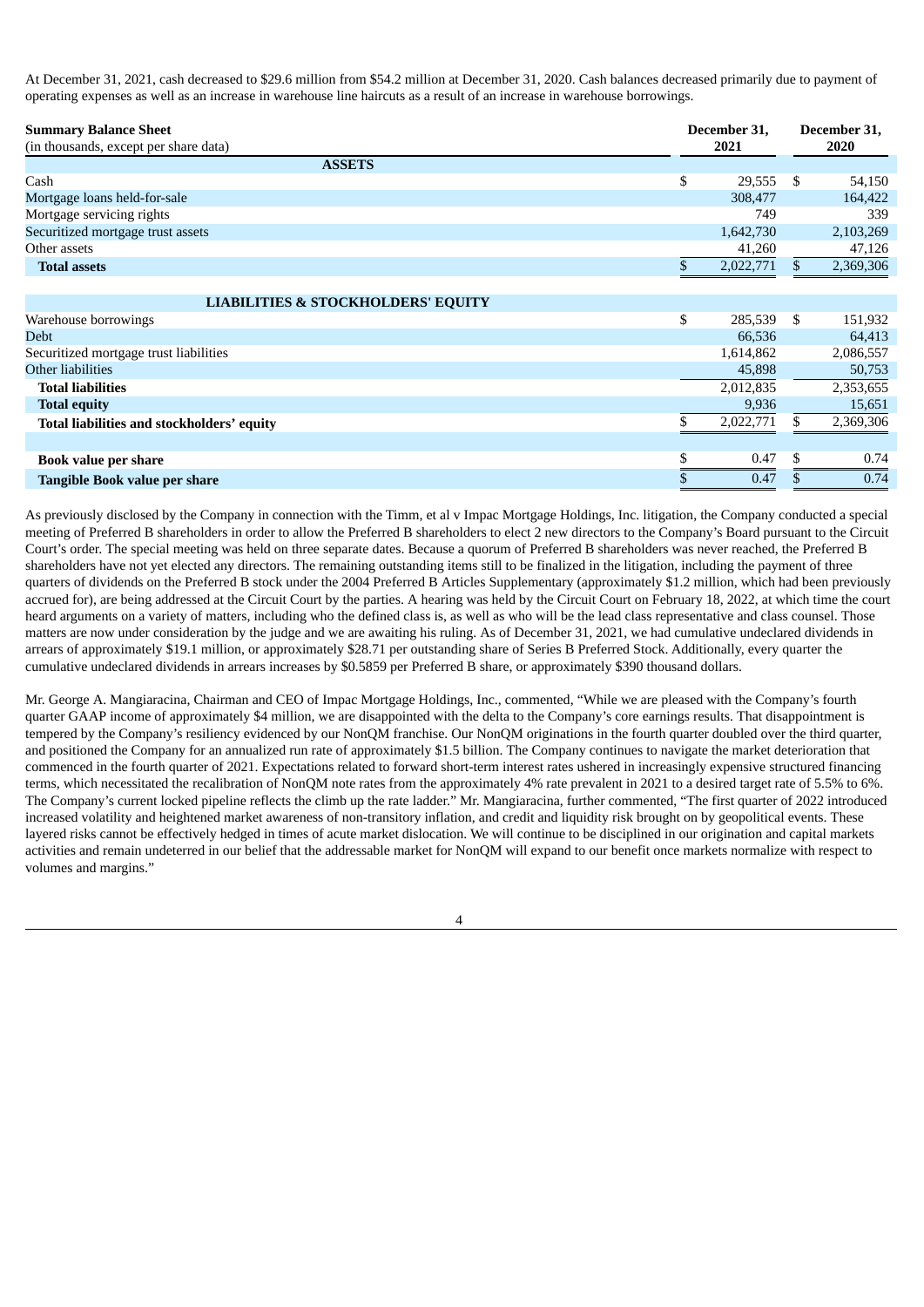## **Non-GAAP Financial Measures**

This release contains core earnings (loss) and per share as performance measures, which are considered non-GAAP financial measures, to further aid our investors in understanding and analyzing our core operating results and comparing them among periods. Core earnings (loss) and core earnings (loss) per share exclude certain items that we do not consider part of our core operating results. These non-GAAP financial measures are not intended to be considered in isolation or as a substitute for net earnings before income taxes, net earnings or diluted earnings per share (EPS) prepared in accordance with GAAP.

Net earnings (loss) includes certain fair value adjustments and mark-to-market of MSRs, which are non-cash items, and non-recurring expense that are not related to current operating results. Core earnings (loss), is considered a non-GAAP financial measurement. Although we are required by GAAP to record these fair value adjustments and mark-to-market values, management believes core earnings (loss) is more useful to discuss the ongoing and future operations of the Company because by excluding non-cash items that fluctuate due to market rates, inputs or assumptions, this financial metric reflects the Company's current business operations of mortgage originations. The tables below provide a reconciliation of non-GAAP core earnings (loss) and per share non-GAAP core earnings (loss) to GAAP net earnings (loss):

|                                                                     |  |              |      | <b>For the Three Months Ended</b> | <b>For the Year Ended</b> |              |              |               |              |           |
|---------------------------------------------------------------------|--|--------------|------|-----------------------------------|---------------------------|--------------|--------------|---------------|--------------|-----------|
| <b>Core Earnings (Loss)</b>                                         |  | December 31, |      | September 30,                     | December 31,              |              | December 31, |               | December 31. |           |
| (in thousands, except per share data)                               |  | 2021         | 2021 |                                   | 2020                      |              | 2021         |               | 2020         |           |
| Net earnings (loss) before tax:                                     |  | $3,590$ \$   |      | 2,107                             |                           | $(2,112)$ \$ |              | $(3,807)$ \$  |              | (88,017)  |
|                                                                     |  |              |      |                                   |                           |              |              |               |              |           |
| Change in fair value of mortgage servicing rights                   |  | (32)         |      | (150)                             |                           | 1,621        |              | (221)         |              | 24,229    |
| Change in fair value of long-term debt                              |  | (1,459)      |      | 1,803                             |                           | 1,802        |              | (2,098)       |              | (1,899)   |
|                                                                     |  |              |      |                                   |                           |              |              |               |              |           |
| Change in fair value of net trust assets, including trust REO gains |  | (7,284)      |      | (3, 112)                          |                           | 1,092        |              | (6,582)       |              | 5,688     |
| Legal settlements and professional fees, for legacy matters (1)     |  |              |      |                                   |                           | 750          |              |               |              | 750       |
| Legacy corporate-owned life insurance (2)                           |  | 166          |      | 162                               |                           | 150          |              | 330           |              | 577       |
| Core (loss) earnings before tax                                     |  | $(5,019)$ \$ |      | 810                               |                           | 3,303        |              | $(12,378)$ \$ |              | (58, 672) |
|                                                                     |  |              |      |                                   |                           |              |              |               |              |           |
| Diluted weighted average common shares                              |  | 21,359       |      | 21,345                            |                           | 21,255       |              | 21,332        |              | 21,251    |
| Diluted core (loss) earnings per common share before tax            |  | $(0.23)$ \$  |      | 0.04                              |                           | 0.16         |              | $(0.58)$ \$   |              | (2.76)    |

|                                                                     |  |              | <b>For the Three Months Ended</b> | For the Year Ended |             |  |              |  |              |
|---------------------------------------------------------------------|--|--------------|-----------------------------------|--------------------|-------------|--|--------------|--|--------------|
|                                                                     |  | December 31. | September 30,                     | December 31.       |             |  | December 31. |  | December 31. |
| (in thousands, except per share data)                               |  | 2021         | 2021                              |                    | 2020        |  | 2021         |  | <b>2020</b>  |
| Diluted earnings (loss) per common share                            |  | 0.15         | 0.08                              |                    | $(0.10)$ \$ |  | $(0.22)$ \$  |  | (4.15)       |
| Adjustments:                                                        |  |              |                                   |                    |             |  |              |  |              |
| Income tax benefit                                                  |  |              |                                   |                    |             |  |              |  | 0.01         |
| Cumulative non-declared dividends on preferred stock                |  | 0.02         | 0.02                              |                    |             |  | 0.04         |  |              |
| Change in fair value of mortgage servicing rights                   |  | __           | (0.01)                            |                    | 0.08        |  | (0.01)       |  | 1.14         |
| Change in fair value of long-term debt                              |  | (0.07)       | 0.08                              |                    | 0.08        |  | (0.10)       |  | (0.09)       |
| Change in fair value of net trust assets, including trust REO gains |  | (0.34)       | (0.14)                            |                    | 0.05        |  | (0.31)       |  | 0.26         |
| Legal settlements and professional fees, for legacy matters         |  |              |                                   |                    | 0.04        |  |              |  | 0.04         |
| Legacy corporate-owned life insurance                               |  | 0.01         | 0.01                              |                    | 0.01        |  | 0.02         |  | 0.03         |
| Diluted core (loss) earnings per common share before tax            |  | $(0.23)$ \$  | 0.04                              |                    | 0.16        |  | (0.58)       |  | (2.76)       |

## **Conference Call**

The Company will hold a conference call on **March 11, 2021, at 6:00 a.m.** Pacific Time (9:00 a.m. Eastern Time) to discuss the Company's financial results and business outlook and answer investor questions. After the Company's prepared remarks, management will host a Q&A session. To submit questions via email, please email your questions to Justin.Moisio@ImpacMail.com. Investors may participate in the conference call by dialing (844) 265-1560 conference ID number 3849832 or accessing the webcast via our website at http://ir.impaccompanies.com. Dial-in 15 minutes prior to the scheduled start time to participate in the conference call. The conference call will be archived on the Company's website at http://ir.impaccompanies.com.